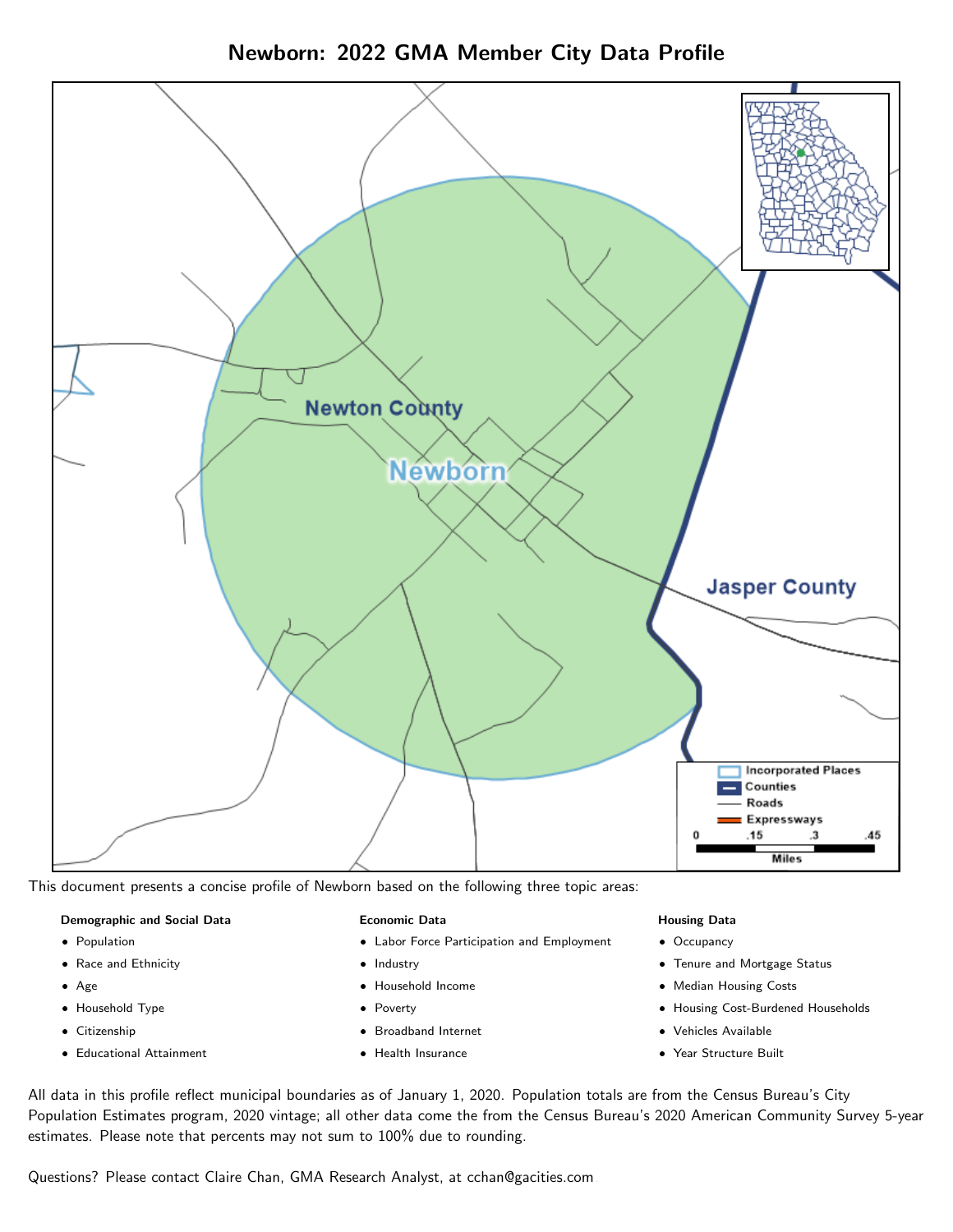# Newborn: Demographic and Social





## **Citizenship**

| <b>Native Born</b><br>100% |  |
|----------------------------|--|
|                            |  |

Race and Ethnicity



Source: U.S. Census Bureau, City Population Estimates, 2020 vintage Source: American Community Survey, 2020 5-year estimates, table B03002

## Household Type



Source: American Community Survey, 2020 5-year estimates, table B01001 Source: American Community Survey, 2020 5-year estimates, table B11001

### Educational Attainment



Source: American Community Survey, 2020 5-year estimates, table B05002 Source: American Community Survey, 2020 5-year estimates, table B15002

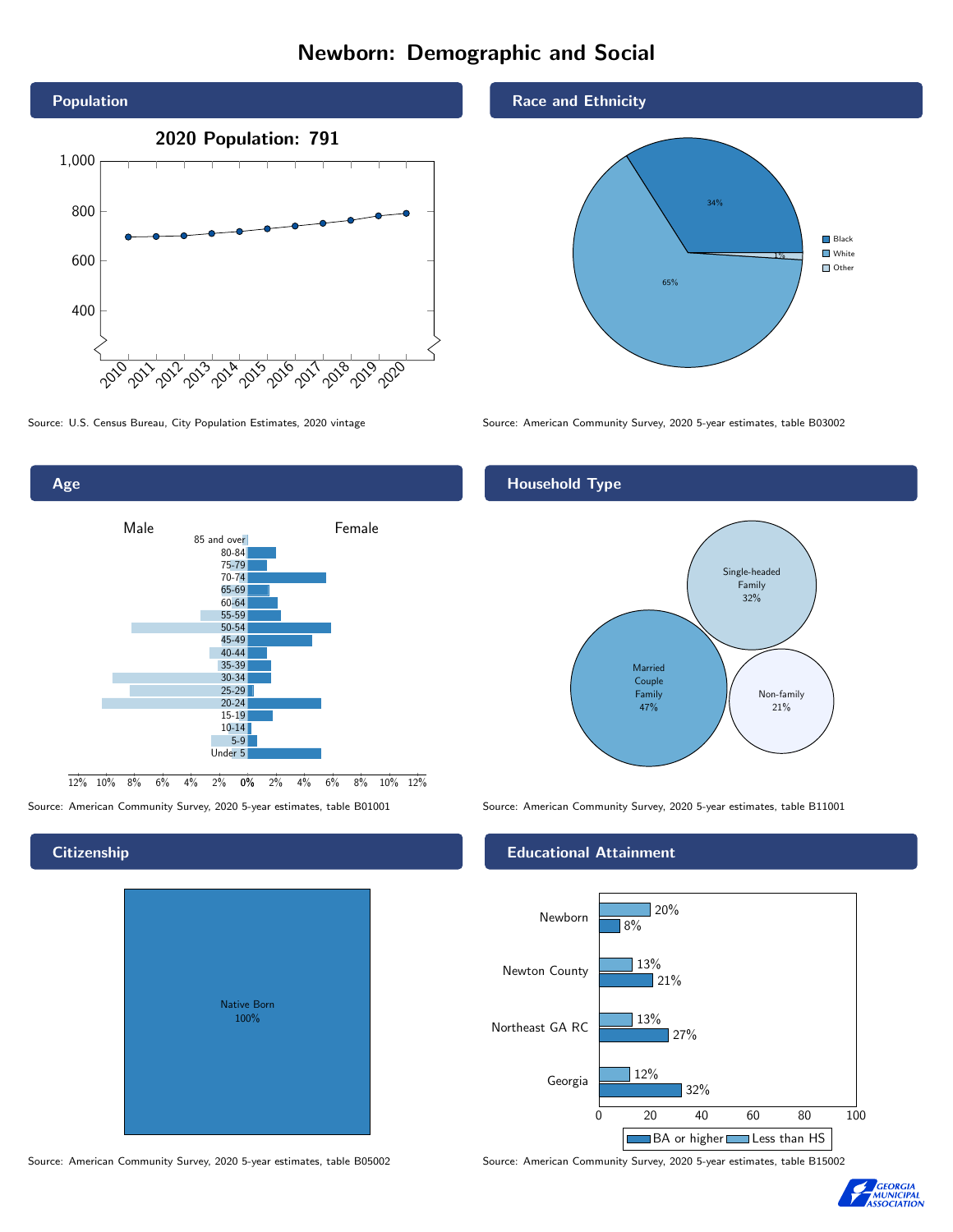# Newborn: Economic







Source: American Community Survey, 2020 5-year estimates, table B23001 Note: Unemployment rate is based upon the civilian labor force.



Source: American Community Survey, 2020 5-year estimates, tables B19013 and B19025 Source: American Community Survey, 2020 5-year estimates, table B17010



Source: American Community Survey, 2020 5-year estimates, table B28002 Source: American Community Survey, 2020 5-year estimates, table B18135

#### Industry

| Agriculture, forestry, fishing and hunting, and mining      |     |  |
|-------------------------------------------------------------|-----|--|
| Construction                                                |     |  |
| Manufacturing                                               | 37% |  |
| <b>Wholesale Trade</b>                                      | 2%  |  |
| Retail Trade                                                |     |  |
| Transportation and warehousing, and utilities               |     |  |
| Information                                                 |     |  |
| Finance and insurance, real estate, rental, leasing         |     |  |
| Professional, scientific, mgt, administrative, waste mgt    |     |  |
| Educational services, and health care and social assistance |     |  |
| Arts, entertainment, recreation, accommodation, food        |     |  |
| service                                                     |     |  |
| Other services, except public administration                |     |  |
| Public administration                                       |     |  |

Source: American Community Survey, 2020 5-year estimates, table C24030

## Poverty



### Health Insurance